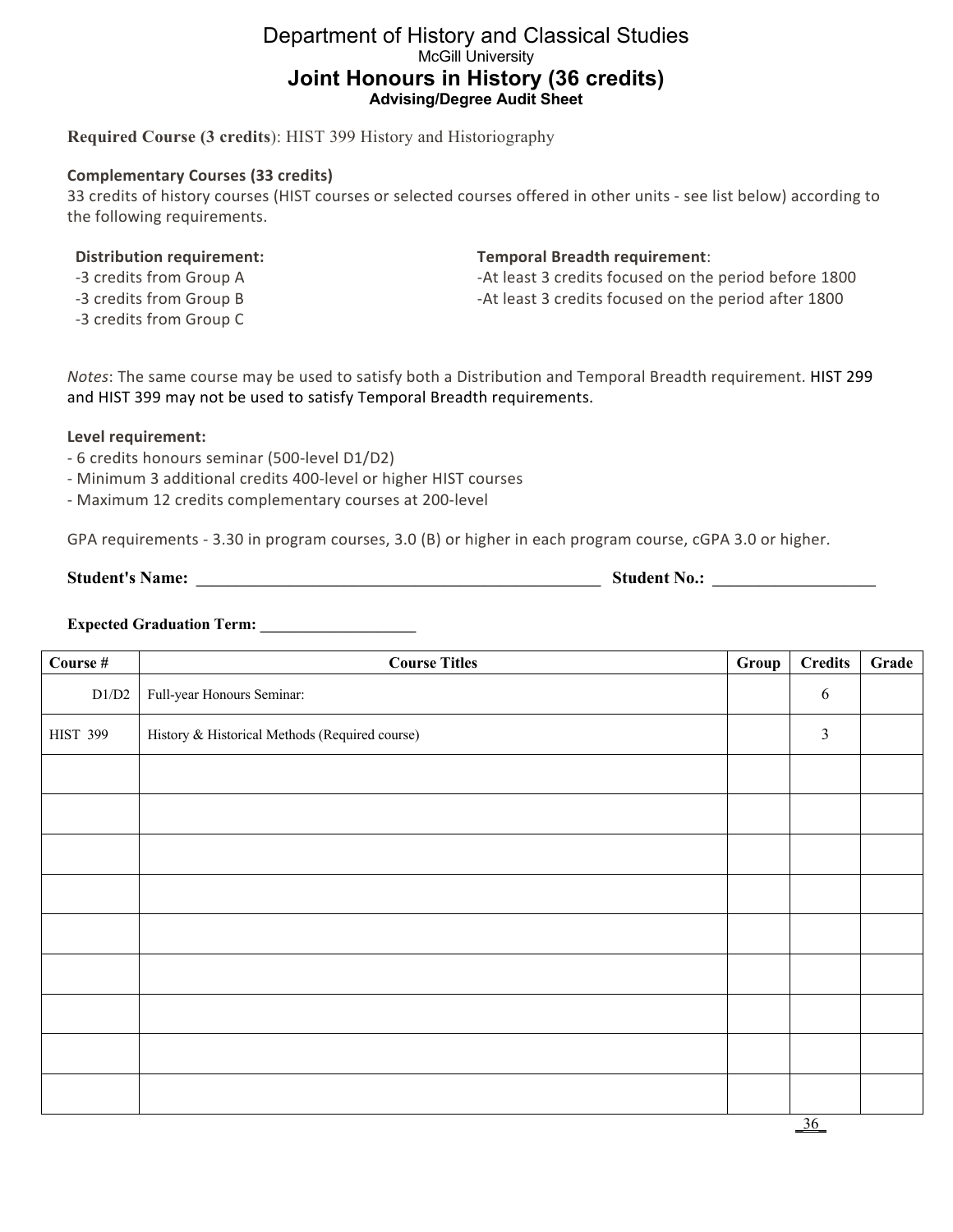| Program Adviser's signature when approved for graduation: _______________________ |  | Date: ________________ |  |  |  |
|-----------------------------------------------------------------------------------|--|------------------------|--|--|--|

#### **Additional Notes:**

Students wishing to study at the Honours level in two disciplines can combine Joint Honours program components in any two Arts disciplines. The Joint Honours Component History is a flexible program that emphasizes breadth, depth as well as historical methods and research.

Students wishing to complete the Joint Honours History Component should consult a Program Adviser at the beginning of their first year to map out a course of study, and fill out a departmental program advising/audit form. For more information, visit the program's website: http://www.mcgill.ca/history/undergraduate. Students must also fulfill program requirements in the second honours component and should consult an adviser in that program.

**Important**: Advanced Placement or International Baccalaureate credits may not be included in the overall credit requirement for history programs. If the same Special Topics Course is taken twice, students must advise the History Student Affairs Coordinator, who will confirm with Faculty advising that the course content is different. This will ensure that the course is included in both the final credit count and GPA calculation.